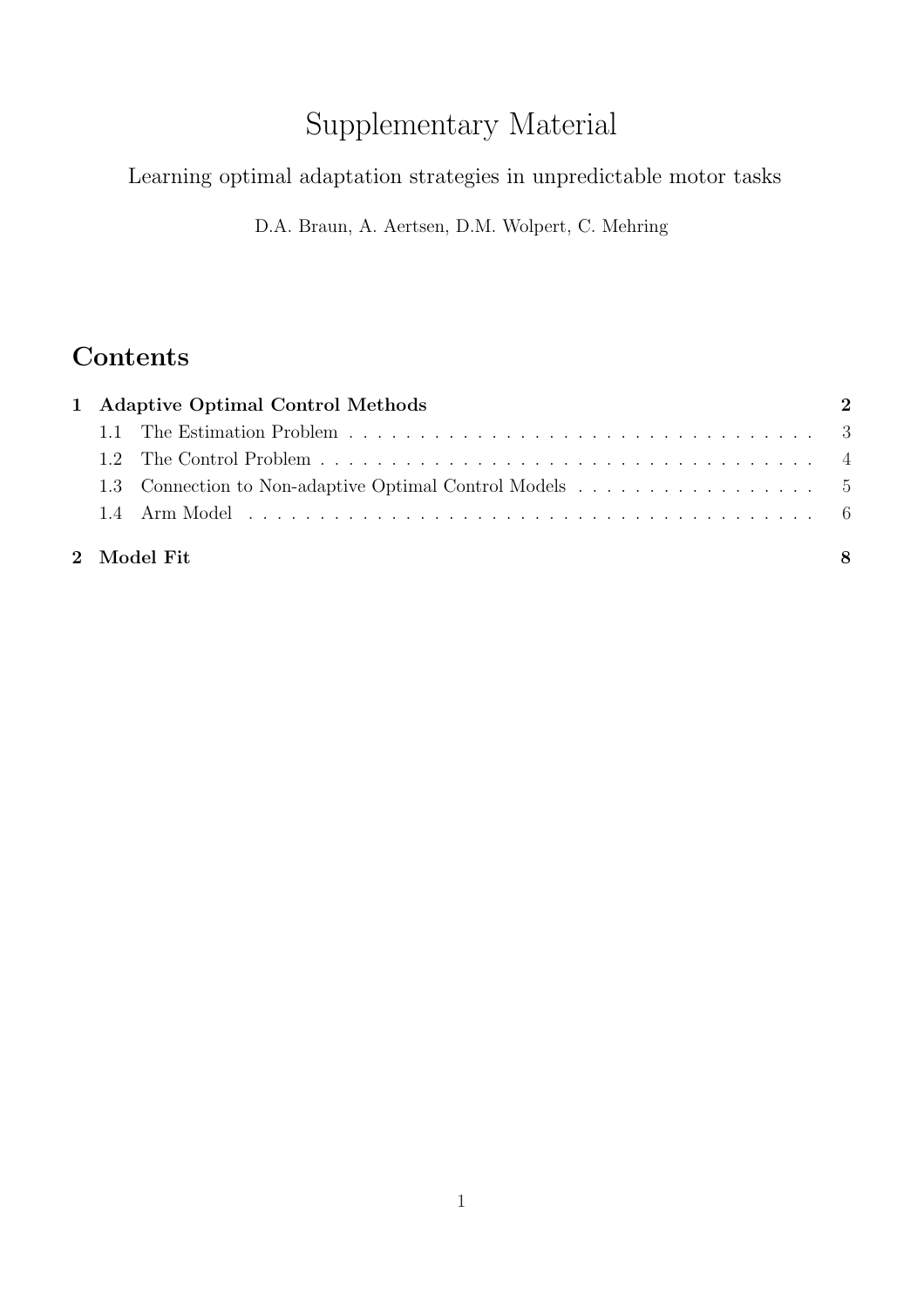#### 1 Adaptive Optimal Control Methods

The general mathematical model underlying the fits and predictions in the main text belongs to a class of modified Linear-Quadratic-Gaussian (LQG) models [Stengel, 1994]. LQG models deal with linear dynamic systems, quadratic cost functions as performance criteria, and Gaussian random variables as noise. Here we consider the following model class:

$$
\vec{x}_{t+1} = F[\vec{a}] \vec{x}_t + G \vec{u}_t + \vec{\xi}_t + G \sum_i C_i \vec{u}_t \sigma_{i,t}
$$
\n
$$
\vec{y}_t = H \vec{x}_t + \vec{\chi}_t
$$
\n
$$
J = \frac{1}{2} \mathbb{E} \left[ \sum_{t=0}^{\infty} \left\{ \vec{x}_t^T Q \vec{x}_t + \vec{u}_t^T R \vec{u}_t \right\} \right]
$$
\n(1)

with the following variables

| dynamic state             | $\vec{x}_t \in \Re^n$ |
|---------------------------|-----------------------|
| unknown system parameters | $\vec{a} \in \Re^l$   |
| control signal            | $\vec{u}_t \in \Re^m$ |
| feedback observation      | $\vec{y}_t \in \Re^q$ |
| expected cumulative cost  | $J \in \Re$           |
| state cost matrix         | $Q = Q^T \geq 0$      |
| control cost matrix       | $R = R^T > 0$         |

Time is discretized in bins of 10ms. The noise variables  $\vec{\xi}_t \in \mathbb{R}^n$ ,  $\vec{\chi}_t \in \mathbb{R}^k$ ,  $\sigma_{i,t} \in \mathbb{R}$  are realizations of independent, zero-mean, Gaussian noise processes with covariance matrices  $\mathbb{E}[\vec{\xi}_t, \vec{\xi}_{t_2}^T] = \Omega_{\xi} \delta_{t_1 t_2}$ ,  $\mathbb{E}[\vec{\chi}_{t_1} \vec{\chi}_{t_2}^T] = \Omega_{\chi} \delta_{t_1 t_2}$  and  $\mathbb{E}[\sigma_{i_1,t_1} \sigma_{i_2,t_2}] = \delta_{t_1 t_2} \delta_{i_1 i_2}$  respectively. The dynamic state  $\vec{x}_t$  is a hidden variable that needs to be inferred from feedback observations  $\vec{y}_t$ . An initial estimate of  $\vec{x}_0$  is given by a normal distribution with mean  $\vec{x}_0$  and covariance  $P_0^x$ . Accordingly, an initial estimate of the unknown parameters  $\vec{a}$  is given by a normal distribution with mean  $\vec{a}_0$  and covariance  $P_0^a$ . This allows to state the optimal control problem: given  $F[\vec{\hat{a}}_0], G, H, C_i, \Omega_\xi, \Omega_\chi, P_0^x, P_0^a, R, Q$ , what is the control law  $\vec{u}_t = \vec{\pi}(\vec{\hat{x}}_0, \vec{u}_0, \dots \vec{u}_{t-1}, \vec{y}_0, \dots \vec{y}_{t-1}, t)$  that minimizes the expected cumulative cost J?

In the absence of multiplicative noise (i.e.  $C_i \equiv 0 \forall i$ ) and assuming perfect knowledge of all system parameters  $\vec{a}$ , the posed optimal control problem has a well-known solution [Stengel, 1994]: a Kalman filter estimates the hidden state  $\vec{x}_t$  optimally in a least-squares sense and a linear optimal controller maps this estimate  $\vec{\hat{x}}_t$  into a control signal  $\vec{u}_t$ . Several approximative solutions have been suggested in the literature to solve the non-adaptive control problem with multiplicative noise [Moore et al., 1999; Todorov, 2005]. Here we address the optimal control problem with multiplicative noise in the presence of parameter uncertainties.

Unfortunately, adaptive optimal control problems can, in general, neither be solved analytically nor numerically. Therefore, reasonable approximations have to be found that are applicable to broad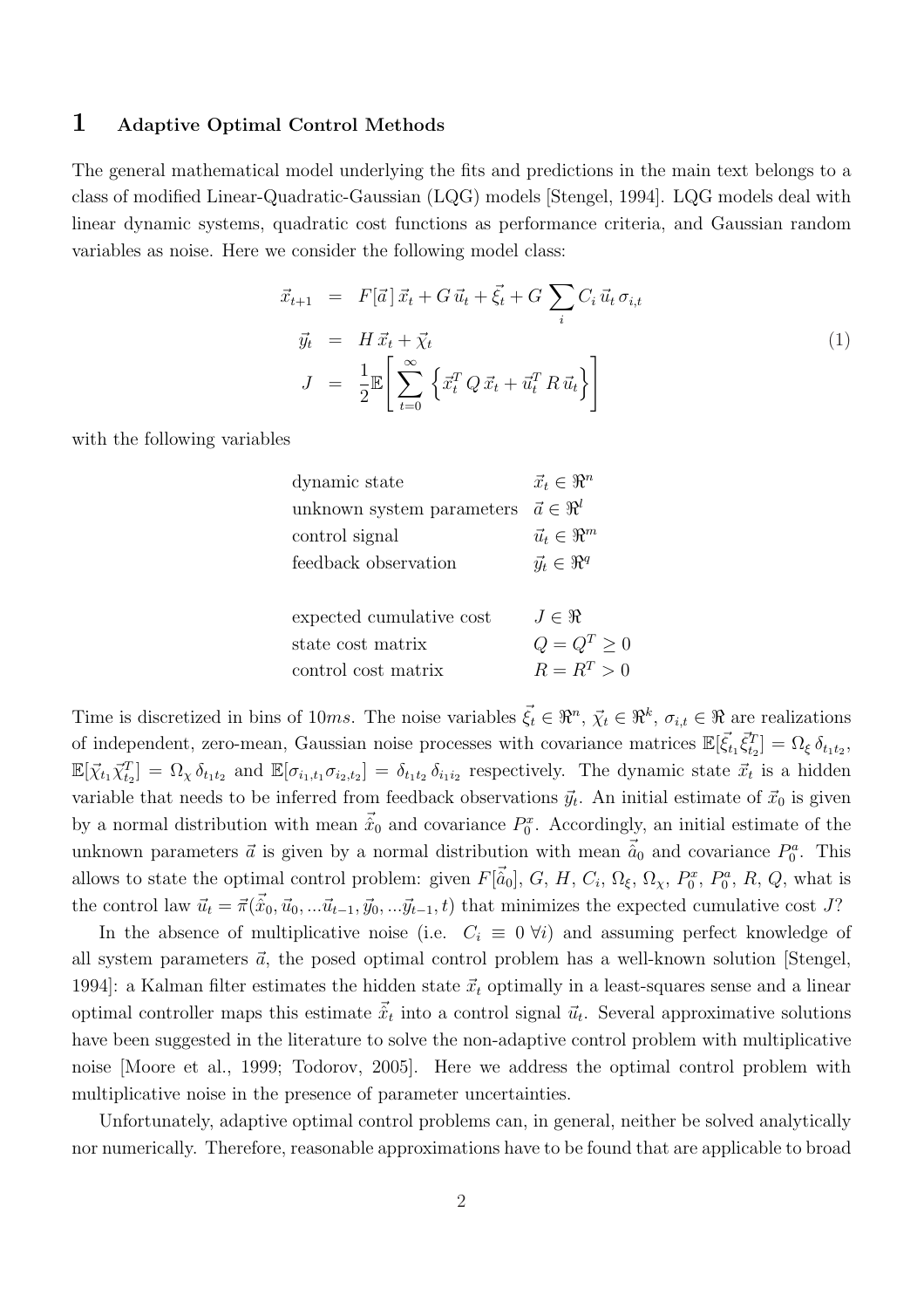classes of problems. In movement neuroscience, usually 'indirect' adaptive control schemes are used, implying that subjects avail themselves of internal models both to predict their environment and to adjust their motor control on the basis of these predictions. Mathematically, this entails the separation of estimation and control processes, i.e. the general proceeding is (1) to identify the system parameters  $\vec{a}$  on-line, and (2) to exploit the resulting estimate  $\vec{\hat{a}}_t$  by appropriately adjusting the control law  $\vec{\pi}$  when computing  $\vec{u}_t$ .

#### 1.1 The Estimation Problem

To perform system identification on-line in a noisy environment implies solving a *joint filtering problem* [Haykin, 2001], because states and parameters have to be estimated simultaneously. Joint filtering methods are based on the definition of an *augmented* or *joint* state space with the concatenated state vector

$$
\vec{\mathbf{r}}_t = \begin{bmatrix} \vec{x}_t \\ \vec{a}_t \end{bmatrix} \tag{2}
$$

Since the unknown parameters are assumed to be constant  $(\vec{a}_{t+1} = \vec{a}_t)$ , system identification can be simply instantiated by letting the parameters do a random walk driven by a process noise<sup>1</sup>  $\vec{\nu}_t \sim \mathcal{N}(0, \Omega_\nu)$ 

$$
\vec{a}_{t+1} = \vec{a}_t + \vec{\nu}_t \tag{3}
$$

To be compatible with the concatenated state vector, the state transition matrix, the measurement matrix and the process covariance matrix need to be modified for the joint state space

$$
\tilde{F}[\vec{a}_t] = \begin{bmatrix} F[\vec{a}_t] & 0 \\ 0 & \mathbb{I}_{l \times l} \cdot \vec{a}_t \end{bmatrix}
$$

$$
\tilde{H} = \begin{bmatrix} H & 0 \end{bmatrix}
$$

$$
\tilde{\Omega}_{\tilde{\xi}} = \begin{bmatrix} \Omega_{\xi} & 0 \\ 0 & \Omega_{\nu} \end{bmatrix}
$$

Since adaptive control problems are inherently nonlinear, the standard Kalman filter solution [Kalman, 1960] is not applicable in the augmented state space. A state-of-the-art method for nonlinear estimation problems is *Unscented Kalman filtering* [Haykin, 2001], where the distribution of the random variable is sampled efficiently by carefully chosen *sigma points* that are propagated through the full nonlinearity. The *sigma vectors* of the random variable with mean  $\hat{\tau} \in \mathbb{R}^{n+l}$  and covariance  $P^{\mathfrak{r}}$  are calculated according to

$$
\mathcal{X}_0 = \hat{\vec{t}}
$$
\n
$$
\mathcal{X}_i = \hat{\vec{t}} + \gamma \left( \sqrt{P^{\mathfrak{x}}} \right)_i \qquad i = 1, \dots, n+l
$$
\n
$$
\mathcal{X}_i = \hat{\vec{t}} - \gamma \left( \sqrt{P^{\mathfrak{x}}} \right)_{i-n-l} \qquad i = n+l+1, \dots, 2(n+l)
$$

<sup>&</sup>lt;sup>1</sup>The parameter covariance matrix  $\Omega_{\nu}$  determines the time scale of parameter adaptation. In the present case,  $\Omega_{\nu}$  is a phenomenological constant that captures the adaptation rate of the brain for a specific learning task. The optimal control problem is posed under the constraint of this given adaptation rate.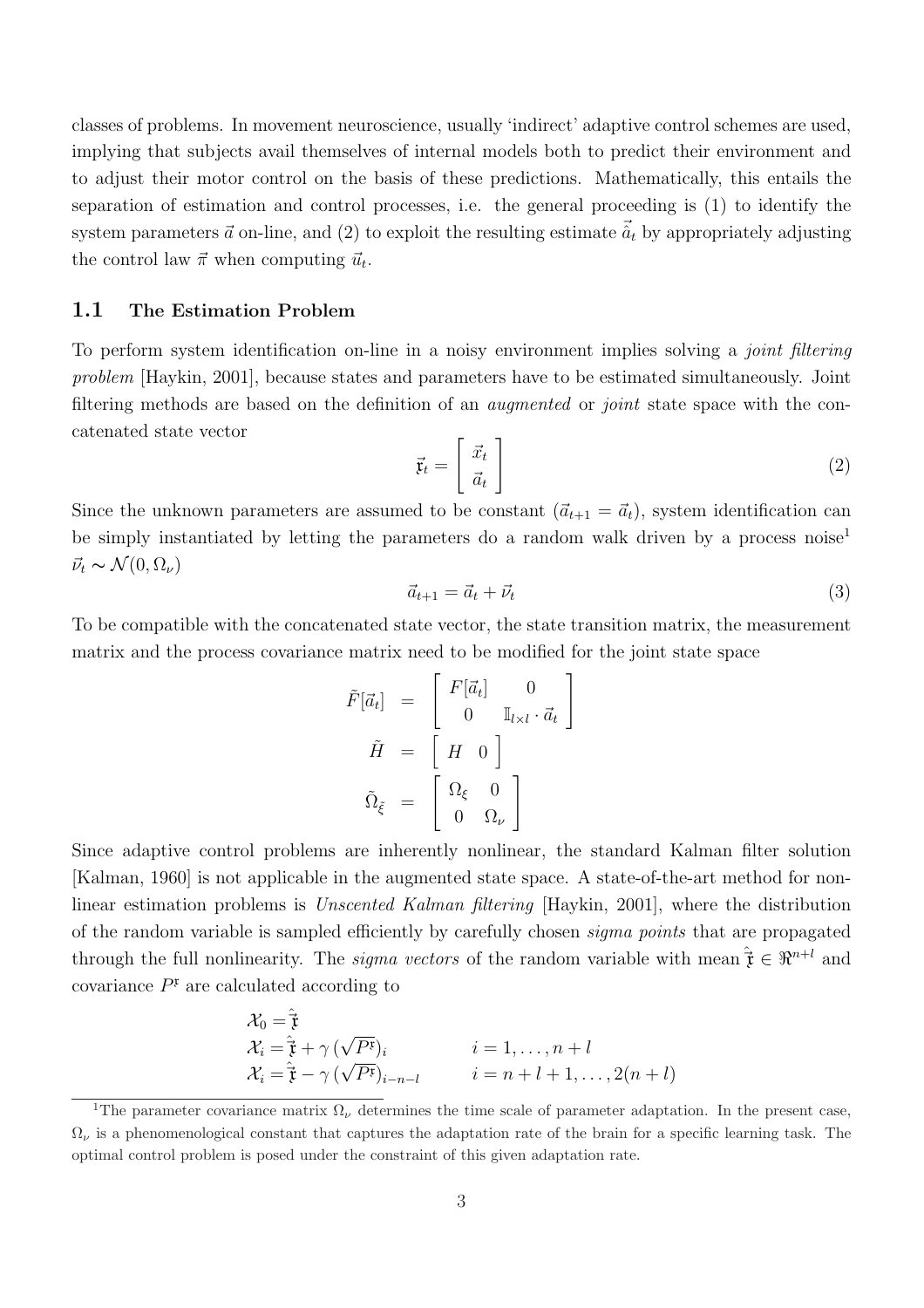with the scaling parameter  $\gamma$  [Julier et al., 1995]. The expression  $(\sqrt{P^{\mathfrak{x}}})_i$  denotes the *i*th column of the matrix square root of  $P<sup>\mathfrak{r}</sup>$  that can be determined, for instance, by the lower-triangular Cholesky factorization. This leads to the following Kalman filter equations:

$$
\vec{\hat{\mathbf{t}}}_t = \vec{\hat{\mathbf{t}}}_t - K_t \left[ \vec{y}_t - \vec{\hat{y}}_t \right] \tag{4}
$$

$$
P_t^{\mathfrak{r}} = P_t^{\mathfrak{r}-} - K_t P_t^{yy} K_t^T \tag{5}
$$

with the Kalman gain  $K_t = P_t^{xy} (P_t^{yy})^{-1}$  and the covariances

$$
P_t^{yy} = \sum_{i=0}^{2n} W_i^{(c)} \left( \mathcal{Y}_t^- - \vec{\hat{y}}_t^- \right) \left( \mathcal{Y}_t^- - \vec{\hat{y}}_t^- \right)^T + \Omega_\chi \tag{6}
$$

$$
P_t^{xy} = \sum_{i=0}^{2n} W_i^{(c)} \left( \mathcal{X}_t^- - \vec{\hat{\mathfrak{x}}}_t^- \right) \left( \mathcal{Y}_t^- - \vec{\hat{y}}_t^- \right)^T \tag{7}
$$

$$
P_t^{\mathfrak{r}-} = \sum_{i=0}^{2n} W_i^{(c)} \left( \mathcal{X}_t^- - \vec{\hat{\mathfrak{x}}}_t^- \right) \left( \mathcal{X}_t^- - \vec{\hat{\mathfrak{x}}}_t^- \right)^T + \tilde{\Omega}_{\tilde{\xi}} + \sum_i \tilde{G} C_i, \vec{u}_t \, \vec{u}_t^T C_i^T \, \tilde{G}^T \tag{8}
$$

The last summand of equation (8) accounts for higher variability due to multiplicative noise and is derived from a linear approximation scheme following [Moore et al., 1999]. The required sigma points are calculated as

$$
\mathcal{X}_t^- = \tilde{F}[\mathcal{X}_{t-1}] + \tilde{G} \,\vec{u}_{t-1} \tag{9}
$$

$$
\vec{\hat{t}}_t^{-} = \sum_{i=1}^{N} W_i^{(m)} \mathcal{X}_t^{-} \tag{10}
$$

$$
\mathcal{Y}_t^- = \tilde{H} \mathcal{X}_t^- \tag{11}
$$

$$
\vec{\hat{y}}_t^- = \sum_{i=1}^{2n} W_i^{(m)} \mathcal{Y}_t^- \tag{12}
$$

with scaling parameters  $W_i^{(m)}$  and  $W_i^{(c)}$  [Julier et al., 1995].

#### 1.2 The Control Problem

In general, the posed adaptive optimal control problem will be a *dual control problem*<sup>2</sup> without a straightforward solution [ $Åström$  and Wittenmark, 1989]. In the case of partial system observability, it is a common approximation [Bar-Shalom and Tse, 1974; Bar-Shalom, 1981] to decompose the cost function  $J$  into a deterministic part  $J_D$  (*certainty-equivalent control*), a cautious part  $J_C$  (*prudent control*), and a probing part  $J_P$  (*explorative control*). Accordingly, the adaptive optimal controller

<sup>2</sup>The dual control problem is conceptually related to the *exploration-exploitation-dilemma* known in reinforcement learning [Sutton and Barto, 1998], since it deals with a similar set of questions: If the parameter uncertainty is not too high, should one act as if there were no uncertainty (*certainty-equivalent control*)? Should one be particularly prudent in an unknown environment (*cautious control*)? Or is it best to be explorative, i.e. invest short-term effort into identifying the unknown parameters and exploit this knowledge subsequently (*probing control*)?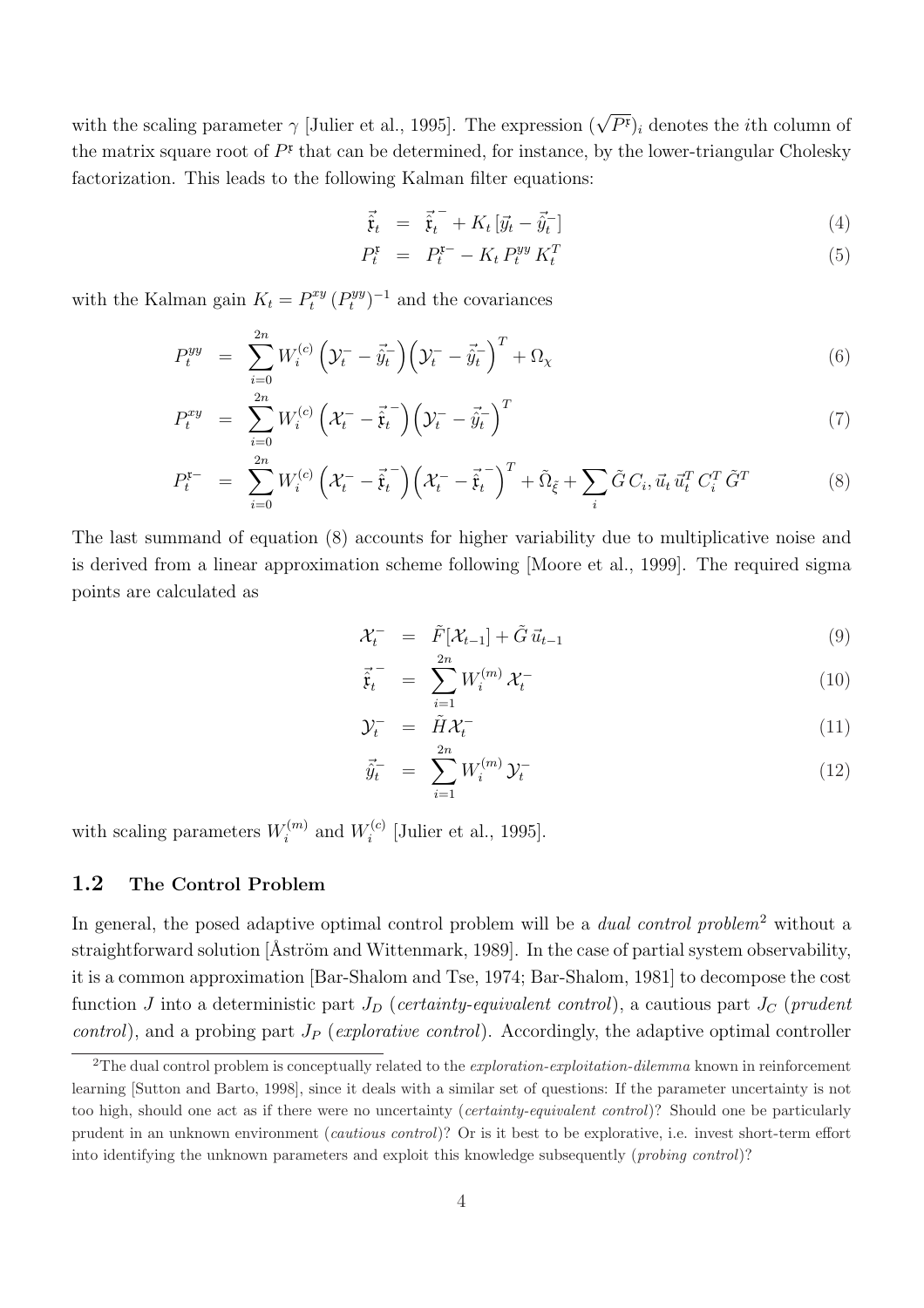u is designed as a composition of the sub-controllers  $u^D$ ,  $u^C$  and  $u^P$ . Then it depends on the characteristics of the specific control problem which sub-controllers dominate and which might be neglected. Especially the design of the sub-controllers  $u^C$  and  $u^P$  usually follows mere heuristic principles. The design of  $u^D$  can be obtained by virtue of the *certainty-equivalence principle*<sup>3</sup>. In the present case, the following certainty-equivalent controller can be derived by applying again the approximation scheme of [Moore et al., 1999] to linearize the multiplicative noise terms

$$
\vec{u}_t^D = -L_t[\vec{\hat{a}}_t] \,\vec{x}_t \tag{13}
$$

with

$$
L_t[\vec{\hat{a}}_t] = (R + G^T S_t G + \sum_i C_i^T G^T S_t G C_i)^{-1} G^T S_t F[\vec{\hat{a}}_t]
$$
\n(14)

The matrix  $S_t$  can be easily computed by solving the pertinent Riccati equation by means of established standard methods

$$
S_t = Q + F[\vec{\hat{a}}_t]^T S_t F[\vec{\hat{a}}_t] - F[\vec{\hat{a}}_t]^T S_t G (R + G^T S_t G + \sum_i C_i^T G^T S_t G C_i)^{-1} G^T S_t F[\vec{\hat{a}}_t]
$$
(15)

In case of perfect knowledge of system parameters and full state observability (i.e.  $\vec{y}_t = \vec{x}_t$ ), the above solution can be shown analytically to be optimal [Kleinman, 1969]. In case of partial observability, equations (13)-(15) can only be part of an approximative solution [Moore et al., 1999; Todorov, 2005]. In case of parameter uncertainties, the additional difficulty arises that successful system identification in the closed loop cannot be guaranteed generically [Kumar, 1983, 1990; van Schuppen, 1994; Campi and Kumar, 1996; Campi, 1997]. Here, we only considered unknown system parameters in the state transition matrix, but the algorithm is also applicable in the face of general parameter uncertainties provided that questions of stability and closed-loop identification are clarified on a case-to-case basis. These difficulties are omnipresent in adaptive control, simply due to the immense complexity of the topic. Indeed, the vast majority of practical applications in the field that have proven to be very robust lack a thorough mathematical treatment and convergence proof [Aström and Wittenmark, 1989; Sastry and Bodson, 1989]. Here, we compare the performance of the proposed algorithm with other non-adaptive control algorithms considering a multiplicative noise structure (Fig. S1).

#### 1.3 Connection to Non-adaptive Optimal Control Models

From a theoretical point of view it seems desirable to design a unified control scheme, where "learning control" equals "standard control" in the absence of parameter uncertainties, and "learning" converges to "standard" over time. The proposed approach in sections (1.1) and (1.2) fulfils this

<sup>&</sup>lt;sup>3</sup>When neglecting  $u^C$  and  $u^P$ , the certainty-equivalence principle leads to the control scheme of the *self-tuning regulator* [Åström and Wittenmark, 1989], i.e. the current parameter estimate  $\vec{a}_t$  is employed for control as if it were the true parameter  $\vec{a}$ , while the uncertainty  $P_t^a$  of the estimate is ignored for control purposes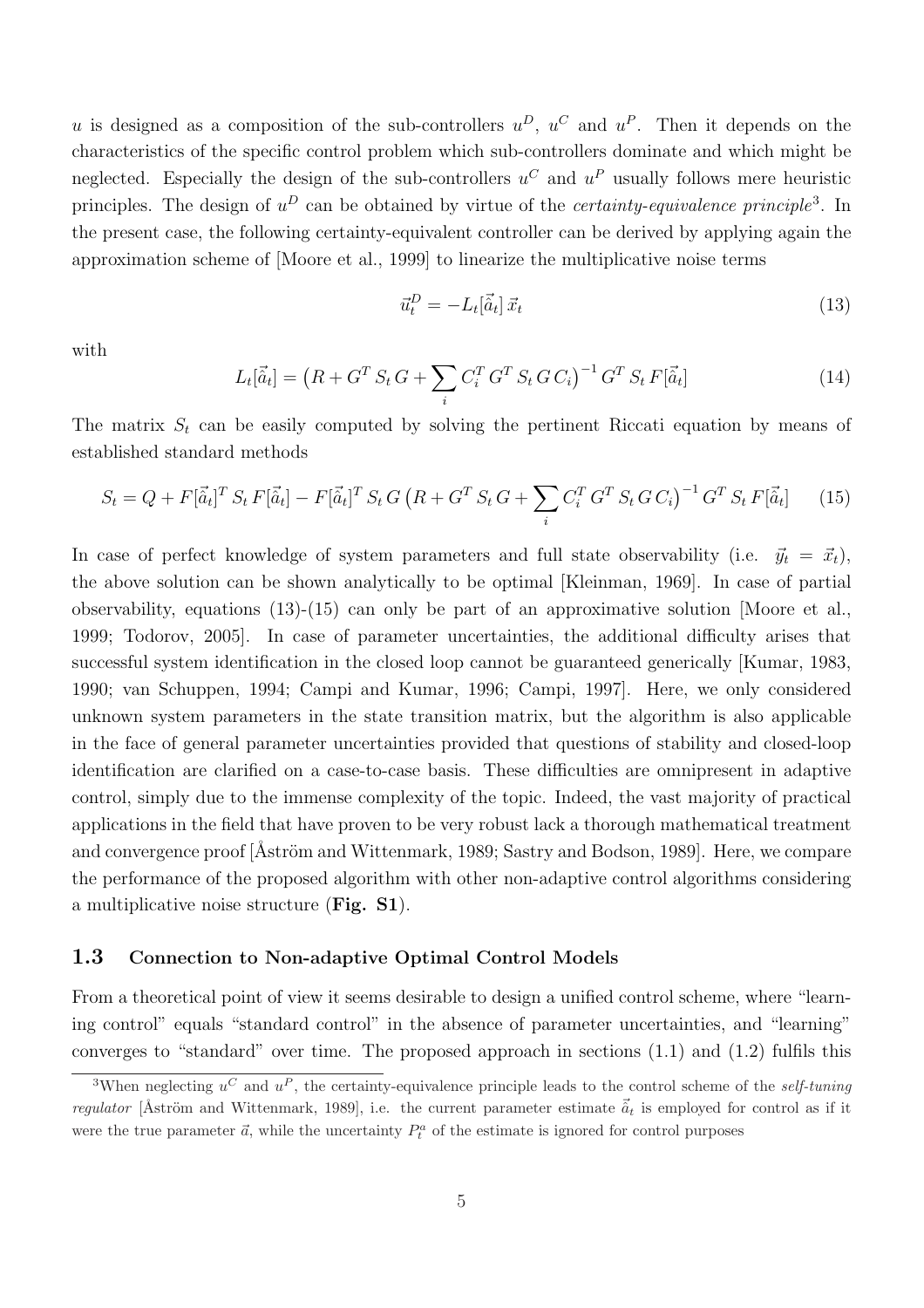criterion and is, therefore, consistent. However, the question arises in how far our "standard control" corresponds to non-adaptive optimal control schemes in the literature [Todorov and Jordan, 2002].

In contrast to previous non-adaptive optimal control schemes, we have postulated optimality not for an action sequence on a predefined time interval  $T$ , but for an indefinite runtime. In the literature this is known as *infinite horizon control* as opposed to *finite horizon control* with a predefined time window  $T$  [Stengel, 1994]. We have chosen this approach, because the finite horizon setting does not allow the implementation of adaptivity in a straightforward manner<sup>4</sup>. Additionally, a noisy infinite horizon model naturally predicts variable movement durations, while variable movement times  $T$  in a finite horizon model have to be introduced by deliberately drawing T from a Gaussian distribution. Remarkably, the proposed control architecture is able to reproduce the speed-accuracy trade-off in the presence of multiplicative noise and can account for the speedtarget distance relationship as found experimentally (cf. Fig. S2). However, it remains to be tested in how far actual motor behavior can be accounted for by time-independent optimal policies, and whether and in which contexts time-dependent policies are indispensible. A straightforward generalization of the present algorithm would be to allow for state-dependent feedback gains (see [Jazwinsky, 1970] for state-dependent Ricatti equation (SDRE) control).

#### 1.4 Arm Model

In the experiment described in the main text, human subjects steered a cursor on a screen to designated targets. Since the hand movement in the experiment was very confined in space  $(8cm)$ , the hand/cursor system is modeled with linear dynamic equations. Following previous studies [Todorov, 2005; Winter, 1990] the hand is modeled as a point mass  $m$  with two-dimensional position  $\vec{p}^H(t)$  and velocity  $\vec{v}^H(t) = \vec{p}^H(t)$ . The combined action of all muscles on the hand is represented by the force vector  $\vec{f}(t)$ . The neural control signal  $\vec{u}(t)$  is transformed to this force through a second-order muscle-like low-pass filter with time constants  $\tau_1$  and  $\tau_2$ . In every instant of time, the

<sup>&</sup>lt;sup>4</sup>In the finite horizon setting [Harris and Wolpert, 1998; Todorov and Jordan, 2002] the argument goes that during movement execution there are no explicit constraints apart from avoiding excessive control signals, and only when the target is reached accuracy becomes an issue, i.e. in mathematical terms the cost matrix  $Q$  is zero during the movement and takes the value  $Q = Q_f$  at the end of the movement. To solve this finite-horizon optimal control problem, the constraint  $Q_f$  has to be propagated back through time via the Riccati recursion determining the optimal feedback gain  $L_t$  at each point in time. Thus, target-related accuracy requirements ("minimum end-point variance" [Harris and Wolpert, 1998]) shape the optimal trajectory. Obviously, this procedure cannot be carried over to the adaptive case in a straightforward manner, since the Riccati recursion presupposes knowledge of the true system parameters to determine the entire sequence of optimal feedback gains and to backpropagate terminal constraints through time. Finally, going one step back and trying to solve the pertinent Bellman equation under parameter uncertainties is also not an option due to mathematical intractability. In contrast, a stationary feedback controller in an infinite horizon setting easily carries over to the adaptive case by re-computing the "stationary" control law in each time step, thus, considering the most recent parameter estimate. This also implies that such an adaptive controller is applicable on-line.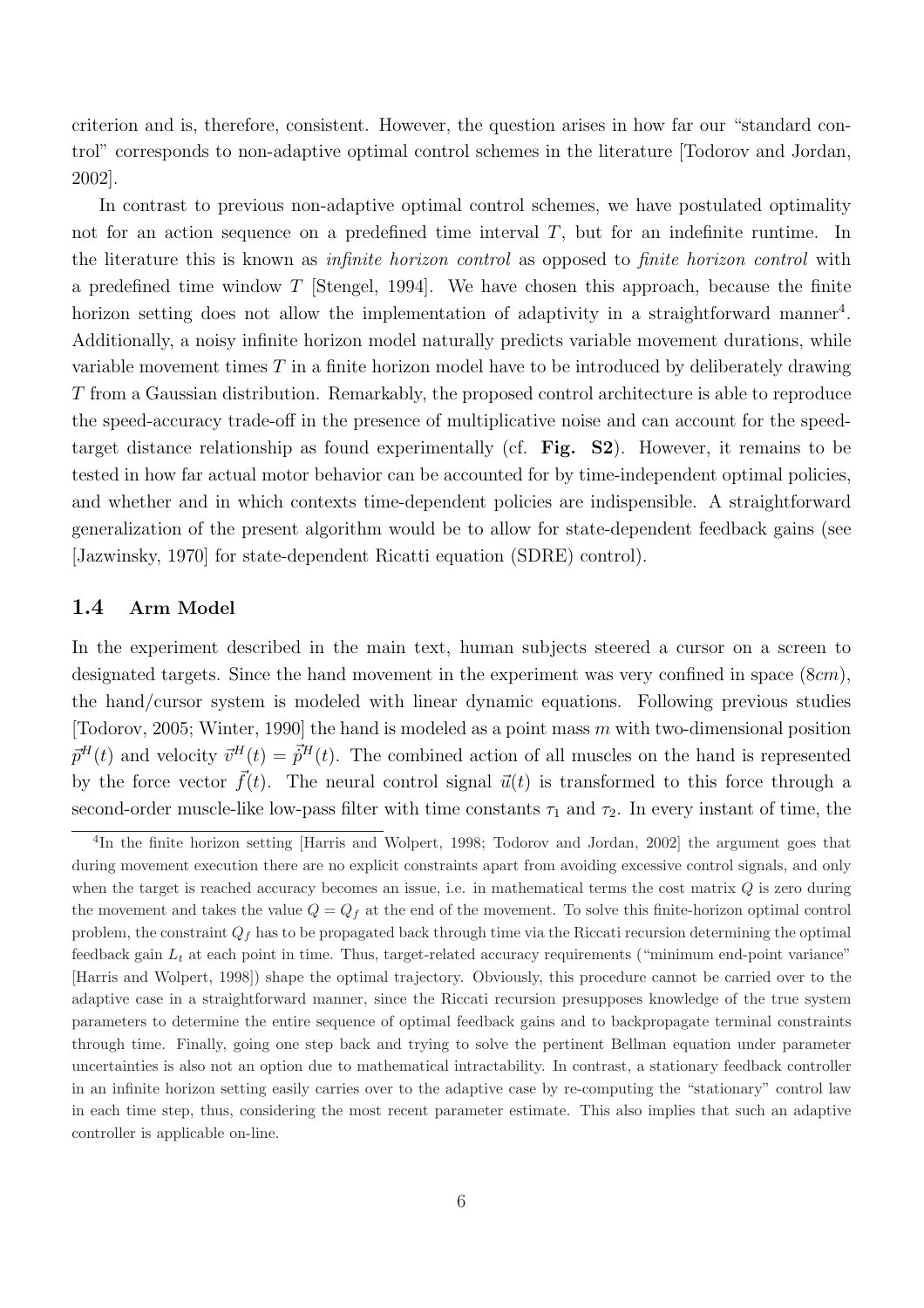hand motion is mapped to a cursor motion on a screen by use of a manipulandum. This mapping can either be straightforward, or a rotation  $\phi$  between hand movement and cursor movement can be introduced. Neglecting the dynamics of the frictionless manipulandum, the cursor position  $\vec{p}(t)$ is connected to the hand position via a simple rotation operator  $\mathscr{D}_{\phi}$ , i.e.  $\vec{p}(t) = \mathscr{D}_{\phi} \vec{p}^H(t)$ . Put together, this yields the following system equations

$$
\vec{p}(t) = \frac{1}{m} \mathcal{D}_{\phi} \vec{f}(t) \tag{16}
$$

$$
\tau_1 \tau_2 \vec{f}(t) + (\tau_1 + \tau_2) \vec{f}(t) + \vec{f}(t) = \vec{u}(t)
$$
\n(17)

Equation (17) can be written equivalently as a pair of coupled first-order filters with outputs q and f. This allows to formulate the state space vector  $\vec{x} \in \Re^{10}$  as

$$
\vec{x}(t) = \begin{bmatrix} p^x(t) & v^x(t) & f^x(t) & g^x(t) & p_x^{\text{t}} & p^y(t) & v^y(t) & f^y(t) & g^y(t) & p_y^{\text{t}} & \end{bmatrix}^T
$$

where the target location is absorbed in the state vector. When discretizing the above equations with time bin  $\Delta$  the following system matrices are obtained

$$
F[\phi]=\begin{pmatrix} 1 & \Delta & 0 & 0 & 0 & 0 & 0 & 0 & 0 & 0 \\ 0 & 1 & \frac{\Delta}{m}\cos(\phi) & 0 & 0 & 0 & 0 & \frac{\Delta}{m}\sin(\phi) & 0 & 0 \\ 0 & 0 & 1-\frac{\Delta}{\tau_2} & \frac{\Delta}{\tau_2} & 0 & 0 & 0 & 0 & 0 & 0 \\ 0 & 0 & 0 & 1-\frac{\Delta}{\tau_1} & 0 & 0 & 0 & 0 & 0 & 0 \\ 0 & 0 & 0 & 0 & 1 & 0 & 0 & 0 & 0 & 0 \\ 0 & 0 & 0 & 0 & 0 & 1 & \Delta & 0 & 0 & 0 \\ 0 & 0 & -\frac{\Delta}{m}\sin(\phi) & 0 & 0 & 0 & 1-\frac{\Delta}{\tau_2} & \frac{\Delta}{\tau_2} & 0 \\ 0 & 0 & 0 & 0 & 0 & 0 & 1-\frac{\Delta}{\tau_2} & \frac{\Delta}{\tau_2} & 0 \\ 0 & 0 & 0 & 0 & 0 & 0 & 0 & 1-\frac{\Delta}{\tau_1} & 0 \\ 0 & 0 & 0 & 0 & 0 & 0 & 0 & 0 & 1\end{pmatrix} \qquad G=\begin{pmatrix} 0 & 0 \\ 0 & 0 \\ \frac{\Delta}{\tau_1} & 0 \\ 0 & 0 \\ 0 & 0 \\ 0 & 0 \\ 0 & 0 \\ 0 & 0 \\ 0 & 0 \\ 0 & 0\end{pmatrix}
$$

A crucial part of the dynamic equations of the arm model is the multiplicative noise structure [Harris and Wolpert, 1998]. Following [Todorov, 2005], control-dependent noise is generated by multiplying the control signal  $\vec{u}_t$  with a stochastic matrix and a scaling parameter  $\Sigma_u$ 

$$
G \Sigma_u \begin{pmatrix} \sigma_t^{(1)} & \sigma_t^{(2)} \\ -\sigma_t^{(2)} & \sigma_t^{(1)} \end{pmatrix} \vec{u}_t
$$

Accordingly, the matrices  $C_i$   $(i = 1, 2)$  are set to

$$
C_1 = \begin{pmatrix} \Sigma_u & 0 \\ 0 & \Sigma_u \end{pmatrix} \qquad C_2 = \begin{pmatrix} 0 & \Sigma_u \\ -\Sigma_u & 0 \end{pmatrix}
$$

Feedback is provided by delayed and noisy measurement of position and velocity of the cursor, and proprioception. The system formulation of equation (1) already implied a feedback delay of one time step, since the sensory feedback  $y_t$  is received after generation of the control signal  $u_t$ .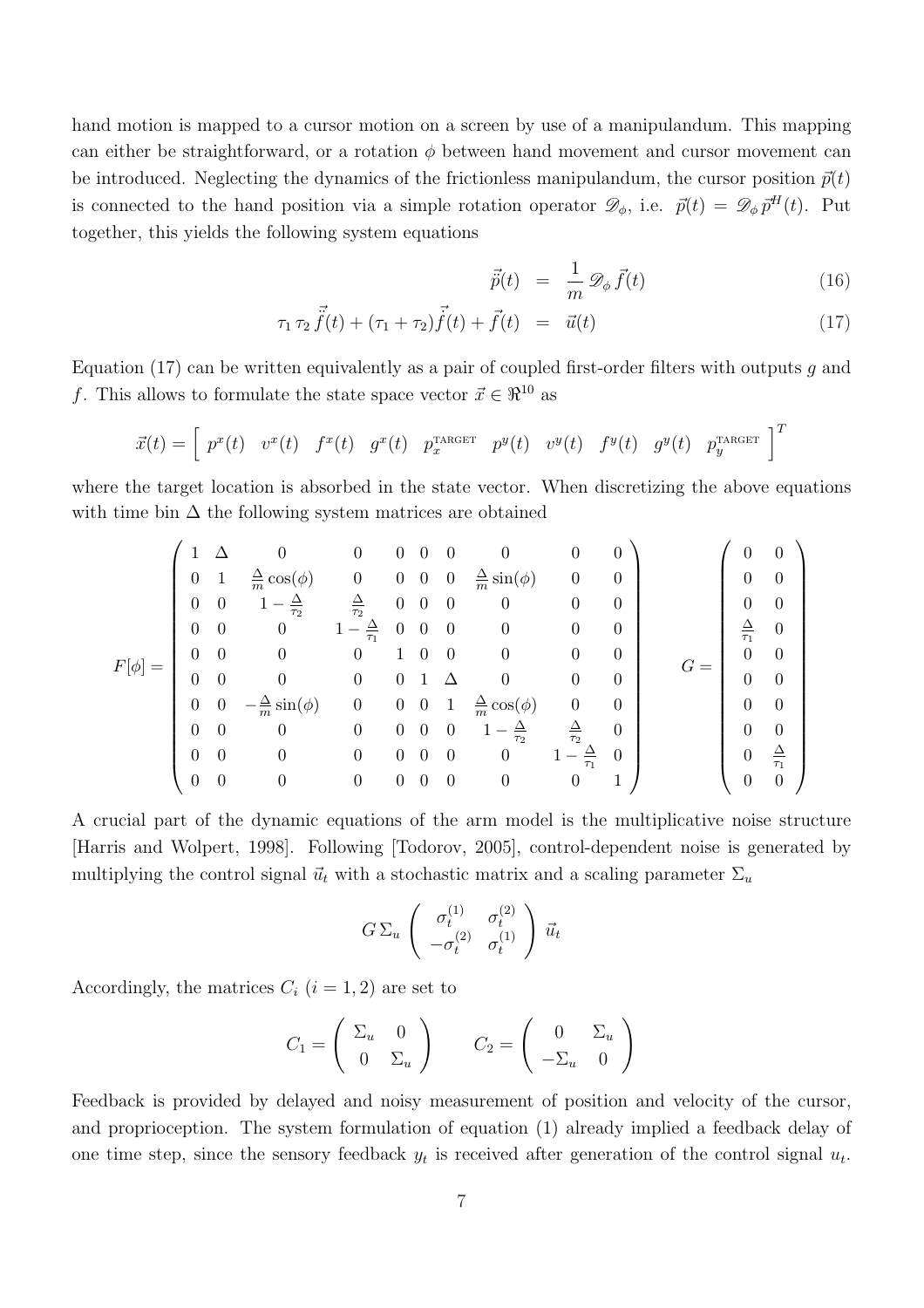Including an additional delay of d time steps can be achieved easily by further augmenting the state space as described in the literature [Todorov and Jordan, 2002]. For the present simulations a feedback delay of 150ms was assumed. This yields the feedback equation

$$
\vec{y}_t = \begin{bmatrix} p_{t-d}^x & v_{t-d}^x & f_{t-d}^x & p_{t-d}^y & v_{t-d}^y & f_{t-d}^y \end{bmatrix}^T + \chi_t
$$

When introducing a parameter uncertainty as in (1), long feedback delays can lead to substantial problems in the process of joint estimation, such as instability and oscillations in the parameter estimate. In fact, the joint estimation of states and parameters can only be accomplished if the parameters change on a time-scale well below the delay time. To circumvent these problems we simply iterated the Kalman equations (4)-(5) at every time step t from  $t' = 0$  to  $t' = t$  by setting  $\vec{a}_{t'} = \vec{a}_t$  and  $P_{t'}^a = P_t^a$  for  $t' = 0$ . This solution is still causal, but makes explicit use of the knowledge that the unknown parameters are constant throughout the control task.

#### 2 Model Fit

For the investigated visuomotor learning task, the cost function  $J$  is given by

$$
J = \frac{1}{2} \mathbb{E} \left[ \sum_{t=0}^{\infty} \left\{ \vec{x}_t^T Q \, \vec{x}_t + \vec{u}_t^T R \, \vec{u}_t \right\} \right] \tag{18}
$$

with

$$
Q = \left(\begin{array}{ccccccccc} w_p^2 & 0 & 0 & 0 & -w_p^2 & 0 & 0 & 0 & 0 & 0 \\ 0 & w_v^2 & 0 & 0 & 0 & 0 & 0 & 0 & 0 & 0 \\ 0 & 0 & 0 & 0 & 0 & 0 & 0 & 0 & 0 & 0 \\ 0 & 0 & 0 & 0 & 0 & 0 & 0 & 0 & 0 & 0 \\ -w_p^2 & 0 & 0 & 0 & w_p^2 & 0 & 0 & 0 & 0 & 0 \\ 0 & 0 & 0 & 0 & 0 & w_p^2 & 0 & 0 & 0 & -w_p^2 \\ 0 & 0 & 0 & 0 & 0 & 0 & 0 & 0 & 0 & 0 \\ 0 & 0 & 0 & 0 & 0 & 0 & 0 & 0 & 0 & 0 \\ 0 & 0 & 0 & 0 & 0 & 0 & 0 & 0 & 0 & 0 \\ 0 & 0 & 0 & 0 & 0 & 0 & 0 & 0 & 0 & w_p^2 \end{array}\right) \quad R = \left(\begin{array}{c} r & 0 \\ r & 0 \\ 0 & r \end{array}\right)
$$

Following equation (13), the certainty-equivalent controller then takes the form

$$
\vec{u}_t^D = -L_t[\hat{\phi}_t] \vec{\hat{x}}_t \tag{19}
$$

where  $L_t$  is computed according to equation (14) and the estimates  $\vec{\hat{x}}_t$  and  $\hat{\phi}_t$  are procured by the Unscented Kalman Filter that operates in the augmented state space

$$
\vec{\hat{\mathbf{r}}}_t = \begin{bmatrix} \vec{\hat{x}}_t \\ \hat{\phi}_t \end{bmatrix} \tag{20}
$$

An example of how the parameter estimate evolves within a trial can be seen in Fig. S3.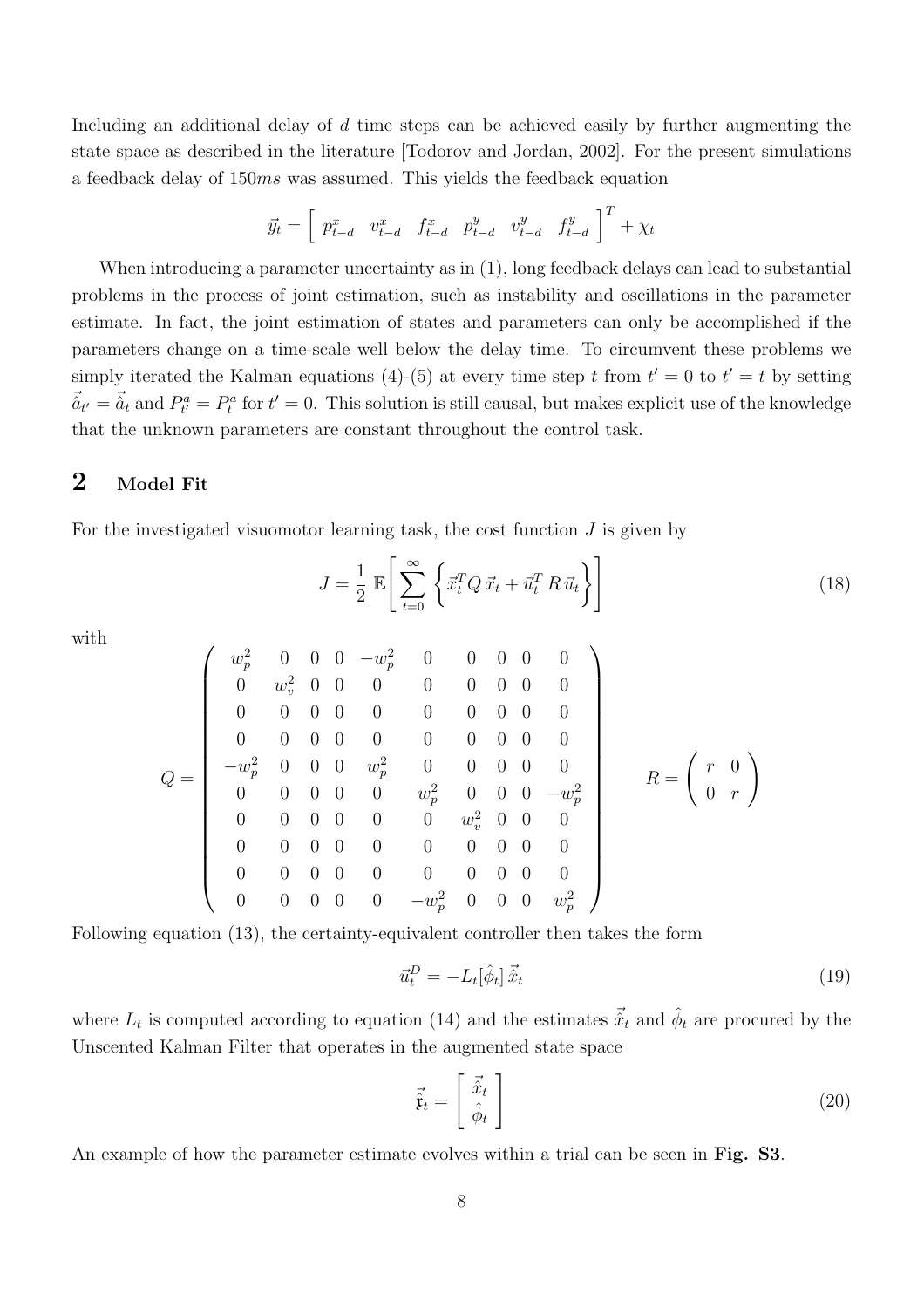As discussed in the previous section, optimal adaptive controllers generally have to be designed in a problem-specific fashion. To this end, issues of cautious and probing control have to be tackled. In the present case, the probing control problem can safely be neglected, since center-out movements automatically entail better system identification of the rotation parameter  $\phi$ . However, it is intuitively clear that cautiousness (slowing down) is expedient in the presence of very slow parameter identification and high feedback gains. In line with previous work in the engineering sciences [Chakravarty and Moore, 1986; Papadoulis et al., 1987; Papadoulis and Svoronos, 1989], cautiousness is introduced here heuristically by means of an innovation-based "cautious factor". The basic idea is to tune down feedback gains if the parameter innovation is high, i.e. if the current parameter estimate yields poor predictions. The parameter innovation can be obtained by calculating the Robbins-Munro innovation update  $[L_j]$ ung and Sönderström, 1983

$$
I_{t+1}^{\hat{\phi}} = (1 - \alpha) I_t^{\hat{\phi}} + \alpha K_t^{\hat{\phi}} \left[ \vec{y}_t - \vec{\hat{y}}_t^- \right] \left[ \vec{y}_t - \vec{\hat{y}}_t^- \right]^T (K_t^{\hat{\phi}})^T
$$

where  $K_t^{\hat{\phi}}$  corresponds to the respective entries of the Kalman gain matrix  $K_t$  from the Unscented Kalman Filter working on the augmented state space<sup>5</sup>. An example of the innovation estimator can be seen in Fig. S3. Importantly, the parameter innovation  $I_t^{\hat{\phi}}$  can be used to adjust the feedback gain  $L_t$ . In the present case, the feedback gain is effectively determined by the two cost parameters  $w_p$  and  $w_v$ . They specify the controller's drive to regulate the position towards the target position, while trying to regulate the velocity to zero. Since the cost function is invariant with regard to a scaling factor (i.e. r can be set arbitrarily), cautiousness can be introduced most generally by means of two effective cost parameters

$$
\begin{array}{rcl}\n\tilde{w}_t^p & = & \frac{w_p}{1 + \lambda_p I_t^{\hat{\phi}}} \\
\tilde{w}_t^v & = & w_v \left( 1 + \lambda_v I_t^{\hat{\phi}} \right)\n\end{array}
$$

with constants  $\lambda_p$  and  $\lambda_v$ . While the original cost function is still determined by  $w_p$  and  $w_v$ , the effective cost parameters  $\tilde{w}_t^p$  and  $\tilde{w}_t^v$  (i.e. the effective cost matrix  $\tilde{Q}_t$ ) can be used to calculate the (approximatively) optimal adaptive feedback gain. The optimal adaptive controller then takes the form

$$
\vec{u}_t^{opt} = -\tilde{L}_t[\hat{\phi}_t] \vec{\hat{x}}_t \tag{21}
$$

with  $\tilde{L}_t[\hat{\phi}_t]$  from equation (14) calculated on the basis of  $\tilde{Q}_t$ . In the absence of parameter uncertainty  $(I_t^{\hat{\phi}} = 0)$  this yields a standard LQG control scheme. For infinitely high innovations one gets  $\tilde{w}_t^p \to 0$ and  $\tilde{w}_t^v \to \infty$ , i.e. the controller halts.

Finally, the model was tested on the experimental movement data. To this end, four effective control parameters and three noise parameters of the model were adjusted to fit the mean trajectory and variance of 90°-transformation trials. The parameters of the arm model were taken from the literature [Todorov, 2005]. The obtained parameter set was then used to predict trajectories,

<sup>&</sup>lt;sup>5</sup>We set  $\alpha = 0.1$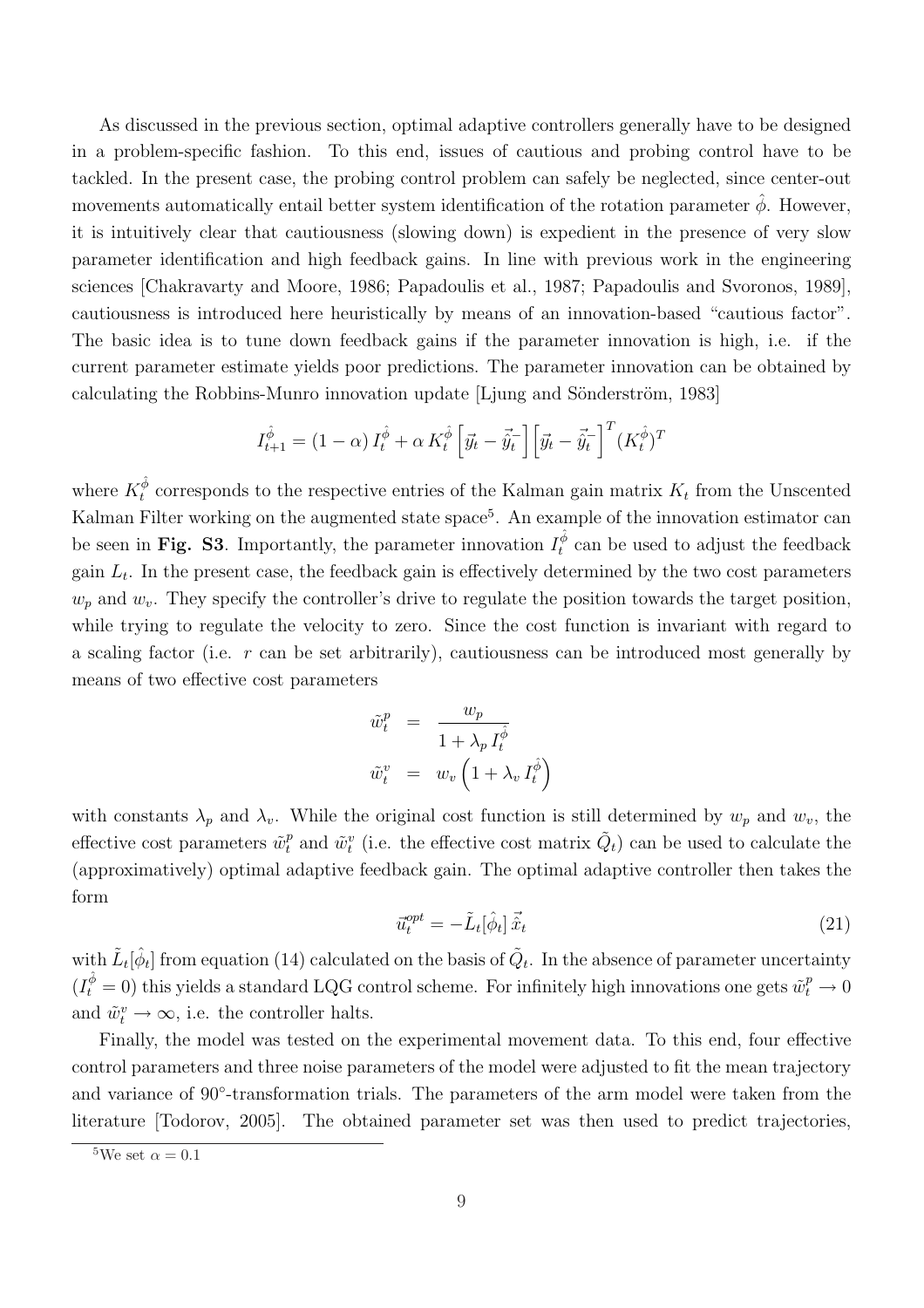speed profiles, angular speed and variance for all intermediary transformation angles and standard movements.

The parameter set to fit and predict the human movement data was as follows:

Arm Parameters  $\tau_1 = \tau_2 = 40ms$  $m = 1kq$ Control Parameters  $w_p = 1$  $w_v = 0.1$  $r = 0.0001$  $\lambda_p = 2 \cdot 10^4$  $\lambda_v = 1 \cdot 10^4$ Noise Parameters  $\Omega_{\xi} = 0$  $\Omega_{\chi} = (0.1 \text{ diag}([1cm \; 10cm/s \; 100cN \; 1cm \; 10cm/s \; 100cN]))^2$  $Ω<sub>ν</sub> = 10<sup>-7</sup>$  $\Sigma_u = 0.7$ 

The average costs appertaining to this parameter set mounted up to  $J = 7880 \pm 60$ . In contrast, a certainty-equivalent controller  $(\lambda_p \equiv \lambda_v \equiv 0)$  yields  $J^{CE} = 8910 \pm 70$ . This clearly shows that for fast movements it is optimal to behave cautiously (cf. Fig. S5).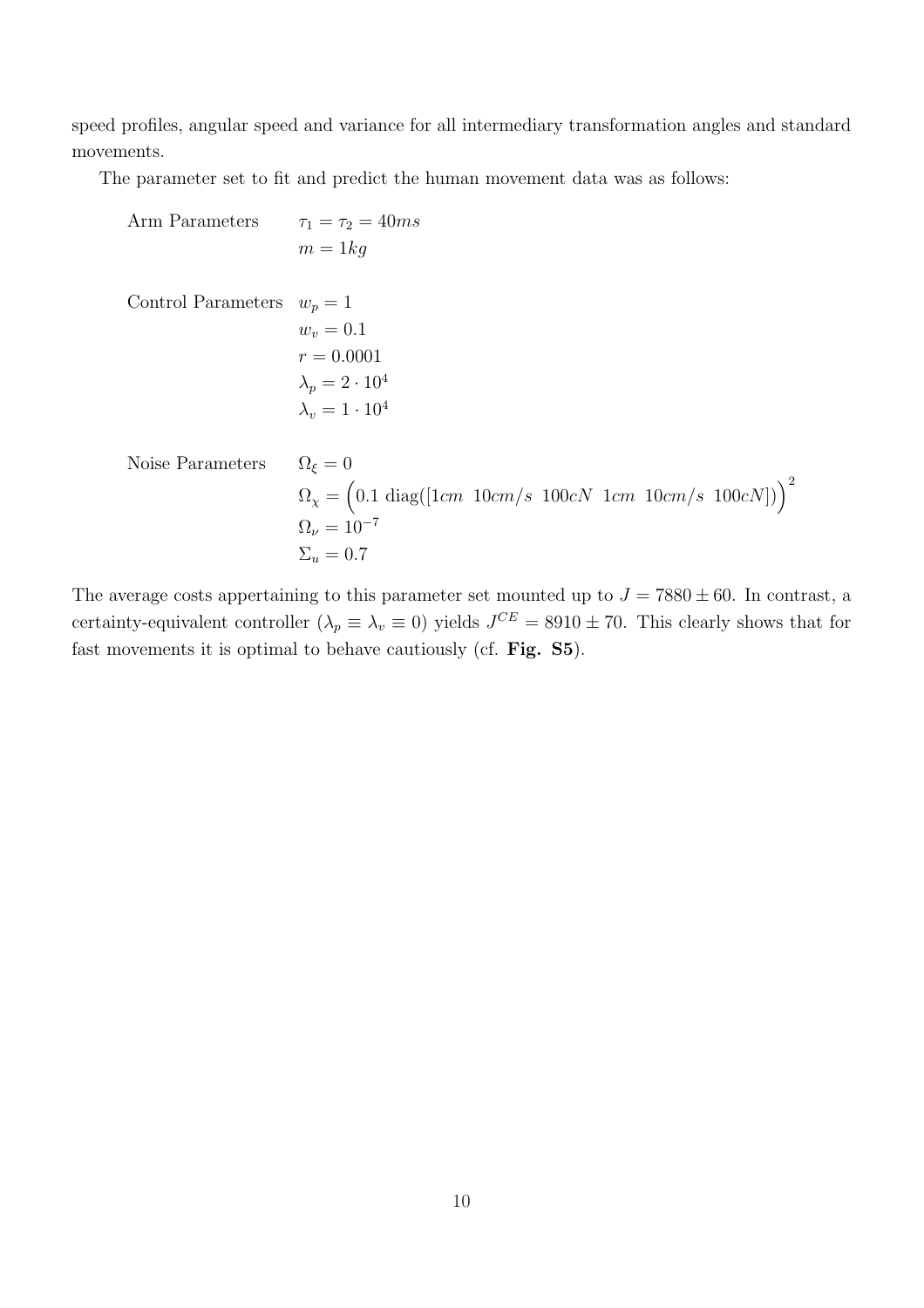### References

- [1] Åström KJ, Wittenmark B (1989) Adaptive Control, Addison-Wesley Publishing Company
- [2] Bar-Shalom Y (1981) Stochastic dynamic programming: caution and probing, IEEE Transactions on automatic control AC-26:1184-1195
- [3] Bar-Shalom Y, Tse E (1974) Dual effect, certainty equivalence, and separation in stochastic control, IEEE Transactions on automatic control AC-19:494-500
- [4] Campi MC (1997) Achieving optimality in adaptive control: the "bet on the best" approach, Proc. 36th Conf. on Decision and Control, pp. 4671-4676
- [5] Campi MC, Kumar PR (1996) Optimal adaptive control of an LQG system, Proc. 35th Conf. on Decision and Control, pp. 349-353
- [6] Chakravarty A, Moore JB (1986) Aircraft flutter suppression via adaptive LQG control, Proc. American Control Conf., pp. 488-493
- [7] Harris CM, Wolpert DM (1998) Signal-dependent noise determines motor planning, Nature 394:780- 784
- [8] Haykin S (2001) Kalman filtering and neural networks, John Wiley and Sons, Inc., New York
- [9] Jazwinsky A (1970) Stochastic processes and filtering theory, New York: Academic Press
- [10] Julier SJ, Uhlmann JK, Durrant-Whyte H (1995) A new approach for filtering nonlinear systems, Proc. Am. Control Conference, pp. 1628-1632
- [11] Kalman RE (1960) A new approach to linear filtering and prediction problems, Transactions of ASME, Ser. D, Journal of basic engineering 82:34-45
- [12] Kleinman D (1969) Optimal stationary control of linear systems with control-dependent noise, IEEE Transactions on automatic control AC-14(6):673-677
- [13] Kumar PR (1983) Optimal adaptive control of linear-quadratic-Gaussian systems, SIAM J. Control and Optimization 21(2):163-178
- [14] Kumar PR (1990) Convergence of adaptive control schemes using least-squares parameter estimates, IEEE Trans. on Automatic Control, AC-35(5):416-424
- [15] Moore JB, Zhou XY, Lim AEB (1999) Discrete time LQG controls with control dependent noise, Systems & Control Letters 36:199-206
- [16] Papadoulis AV, Svoronos SA (1989) A MIMO cautious self-tuning controller, AIChE 35:1465-1472
- [17] Papadoulis AV, Tsiligiannis CA, Svoronos SA (1987) A cautious self-tuning controller for chemical processes, AIChE 33:401-409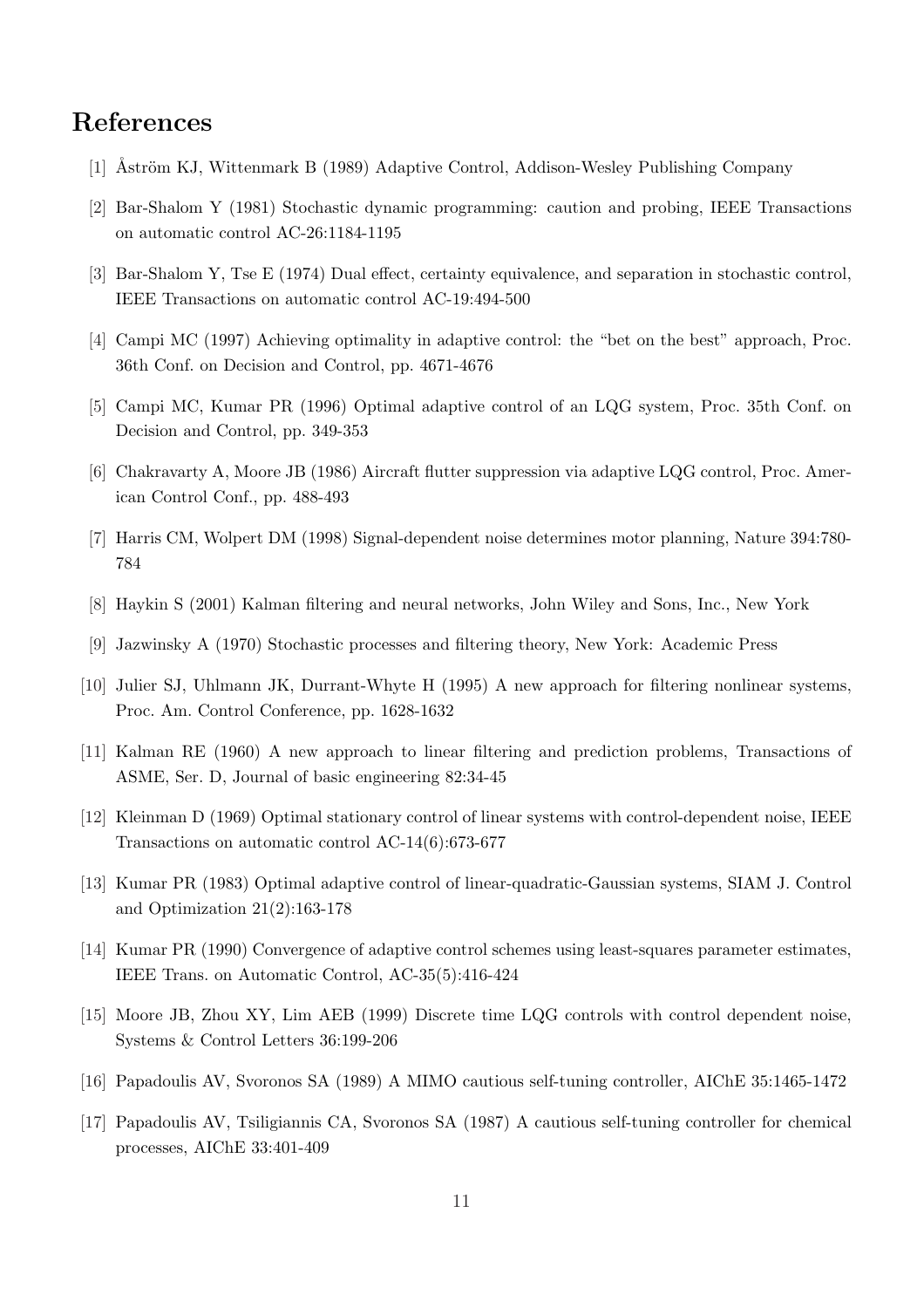- [18] Sastry S, Bodson M (1989) Adaptive control. Stability, convergence, and robustness, Prentice-Hall Information and System Sciences Series
- [19] Stengel RF (1994) Optimal control and estimation, Dover Publications
- [20] Sutton RS, Barto AG (1998) Reinforcement Learning, MIT Press, Cambridge, Massachusetts
- [21] Todorov E (2005) Stochastic optimal control and estimation methods adapted to the noise characteristics of the sensorimotor system, Neural Comp. 17:1084-1108
- [22] Todorov E, Jordan MI (2002) Optimal feedback control as a theory of motor coordination, Nat Neurosci. 5:1226-1235
- [23] van Schuppen JH (1994) Tuning of Gaussian stochastic control systems, IEEE Trans. on Automatic Control, AC-39:2178-2190
- [24] Winter DA (1990) Biomechanics and motor control of human movement, John Wiley and Sons, Inc., New York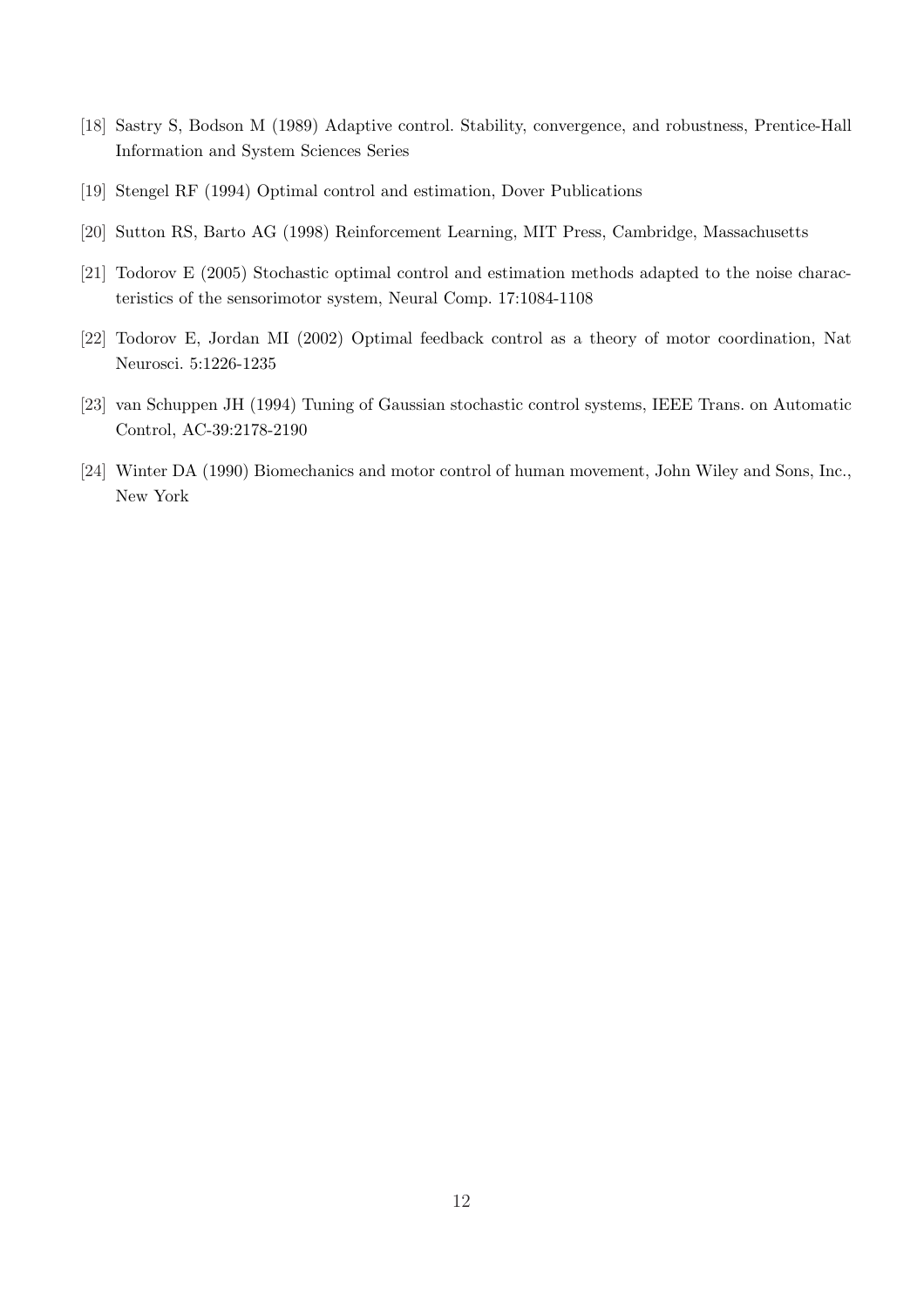

**Figure S1.** Benchmark Test. The performance of the proposed algorithm  $("UKF<sub>mult</sub>")$  was measured for different magnitudes of multiplicative noise in a standard center-out reaching task to allow for comparison with existing approximation schemes by [Todorov, 2005] and [Moore et al., 1999]. In the absence of observation noise, Kleinman [Kleinman, 1969] calculated the optimal solution to the posed control problem and, thereby, provided a lower bound. All other algorithms are run in the presence of observation noise and their average costs per trial are normalized by this lower bound. All three algorithms achieve roughly the same performance.



Figure S2. Speed-Accuracy Trade-off. Due to control-dependent multiplicative noise, fast movements entail higher inaccuracy as measured by positional standard deviation once the target is reached. This relationship cannot be explained in an additive noise scenario. Model predictions are in line with the model of Todorov [Todorov, 2005]. (b) Speed vs. Target Distance. The model predicts a linear relationship between target distance and peak velocity as found experimentally. (cf. [Krakauer et al., 2000, Fig. 2D]).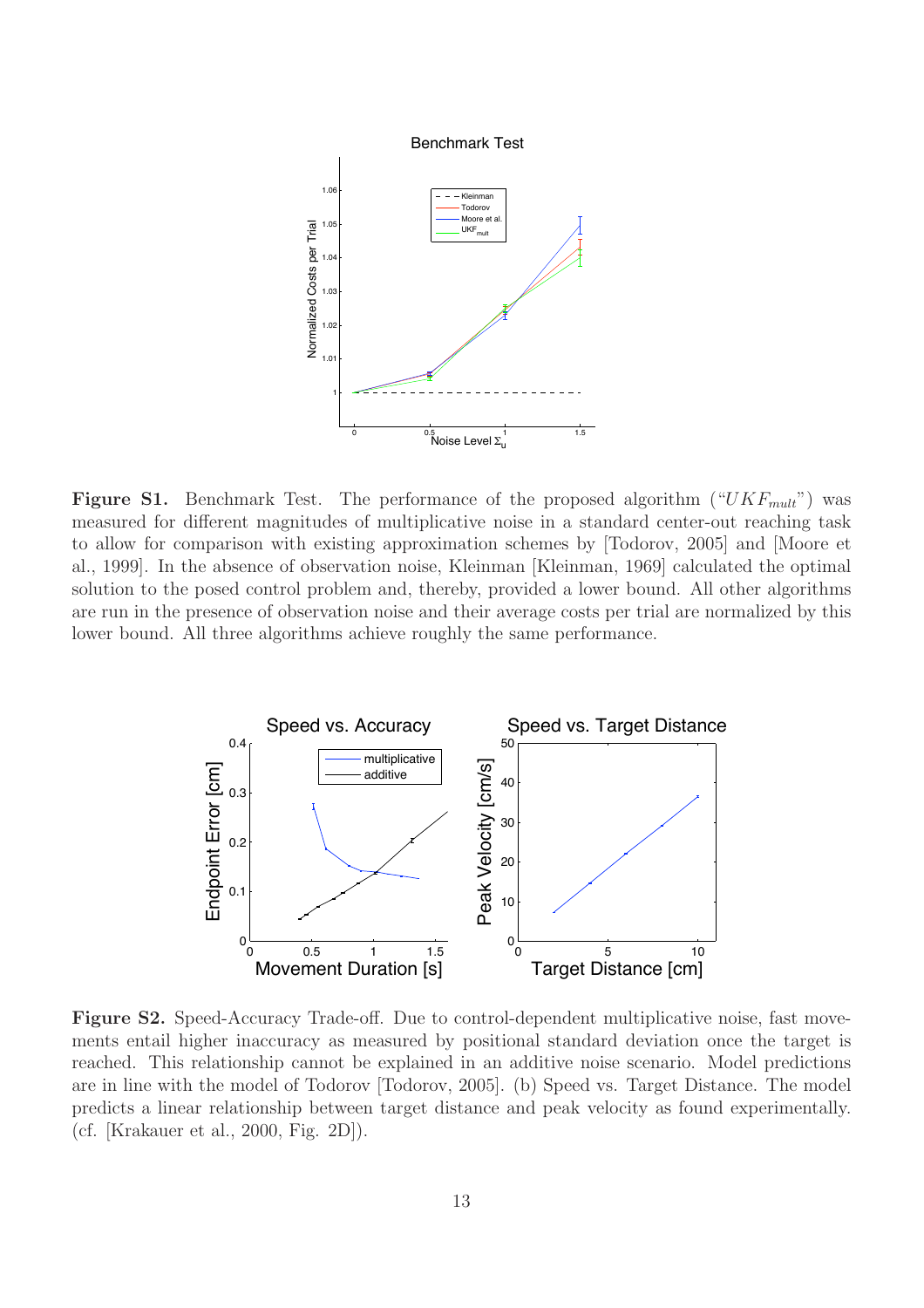

Figure S3. Adaptation of model parameters. The left panel shows trajectories when the controller adapts to different unexpected visuomotor transformations: 0◦ black, 30◦ blue, 50◦ red, 70◦ green and 90° magenta. The middle panel shows how the innovation estimate evolves within a trial. Due to feedback delay, initially there is no mismatch detected. After the delay time the innovation estimator detects parameter mismatch. Once the correct parameter estimate can be achieved innovations return to zero again. The right panel shows evolution of the parameter estimate within a trial. The different rotation angles are estimated corresponding to different experienced visuomotor rotations.



Figure S4. Non-adaptive optimal control model. When the model is not allowed to track the rotation parameter, the controller becomes quickly unstable. The trajectories diverge.